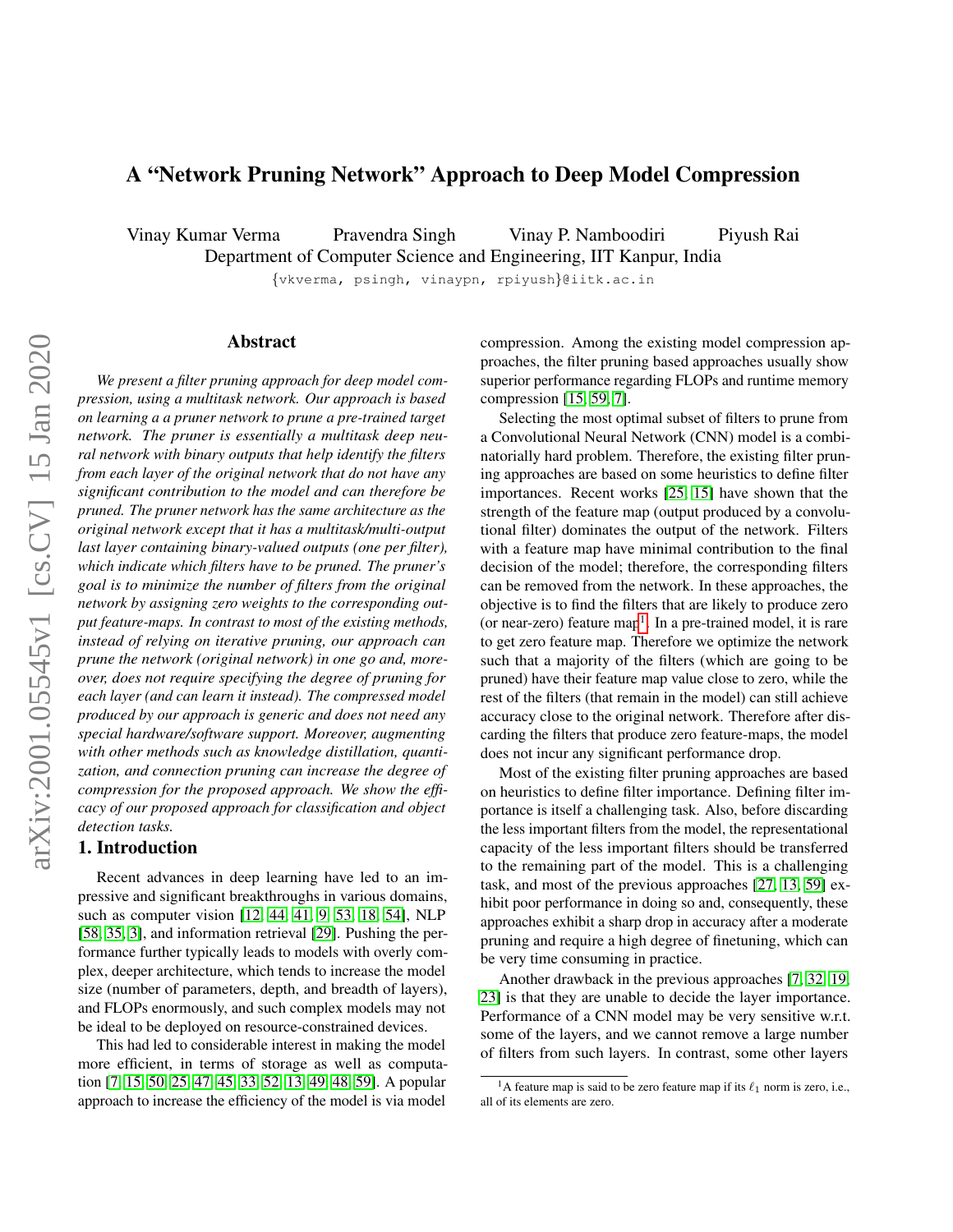may have a high degree of filter-level redundancy. It is a very challenging task to define layer importance precisely. Most previous methods [\[7,](#page-8-6) [15,](#page-8-7) [25,](#page-8-8) [13,](#page-8-10) [59\]](#page-9-11) consider this as a hyperparameter (i.e., how many filters to prune from each layer). Therefore, these approaches take as input the number of filters to be pruned from each layer. To set these hyperparameters is an arduous task since, for  $K$  layers, we have K such hyperparameters. Therefore it is desirable to develop an automatic method that decides *where to prune* in the model, which motivates our approach.

We present a "network pruning network" approach for deep model compression in which we learn a *pruner network* that prunes a target (main) network. The pruner network is essentially a deep multitask network that adaptively decides which filters to prune in each layer of the target network. The objective of the multitask network is to learn weights corresponding to each output feature map of the main network (which we are going to prune) such that most of the feature maps are zero weighted without sacrificing the accuracy. Therefore the filters that correspond to zero feature maps can be safely removed from the main network without hurting the main network performance. In the proposed approach, the multitask network contains the same CNN architecture as the main network (e.g., ResNet for ResNet) but contains task-specific output layers consisting of binary outputs that denote the filters that have close to zero feature maps. The multitask network learns to maximize the number of zero feature maps in the main network. The proposed approach is end-to-end trainable using gradient descent. Our main contributions can be summarized as follows:

- The proposed approach leverages the idea of *multitasklearning*, which guides us on how to prune in each layer. We can obtain a compressed model using just a few epochs without any significant accuracy drop.
- The proposed approach uses a *multitask* network, which adaptively learns the filter importance in an end-to-end trainable manner in contrast to existing filter pruning approaches that rely on *ad hoc* heuristics to calculate the filter importances.
- Most of the existing approaches [\[7,](#page-8-6) [15,](#page-8-7) [25,](#page-8-8) [13,](#page-8-10) [59\]](#page-9-11) require specifying *how many filters from each layer to prune* or require *a threshold* that is used to determine which filters to prune. In the proposed approach, we do not require any such input and can automatically learn the *layers importance*, thereby reducing the number of hyperparameters.

Note that, although our approach consists of two networks, i.e., a deep network to prune another deep network, it is different from student-teacher based knowledge distillation approaches [\[16\]](#page-8-15) to deep model compression where the idea is to compress a teacher network into a simpler student network. In contrast, our approach learns a deep multitask network that prunes a target network.

# 2. Proposed Approach

# 2.1. Notation

Let us assume a CNN architecture with  $K$  convolutional layers. Assume  $\mathcal{L}_i$  to be the  $i^{th}$  layer and  $i \in [1, 2, \dots K]$ . The layer  $\mathcal{L}_i$  has  $n_i$  filters which gives the  $n_i$  feature-maps that are used as input for the next layer. The set of filters at layer  $\mathcal{L}_i$  is denoted as  $\mathcal{F}_{\mathcal{L}_i}$  where  $\mathcal{F}_{\mathcal{L}_i} = [f_1, f_2, \dots, f_{n_i}].$ Similarly, the feature maps at layer  $\mathcal{L}_i$  are represented as  $\mathcal{M}_{\mathcal{L}_i} = [m_1, m_2, \dots, m_{n_i}]$ . Each feature map  $m_i$  is of dimension  $(h_k, w_k)$ , where  $h_k$ ,  $w_k$  are height and width, respectively, of the feature map. Therefore the shape of  $\mathcal{M}_{\mathcal{L}_i}$  is  $(h_k, w_k, n_i)$ .

#### 2.2. Model

This section briefly describes how the multitask network is used to prune the filters from the main network (the CNN). The core idea of our approach is to design a *multitask network* that *learns* a weight for each filter in the main network, and optimizes the main network such that most of the filters produce zero feature maps after being weighted by the multitask network. Corresponding filters in the main network that produce zero feature maps do not have any significant contribution to the model performance and can be discarded from the main network without sacrificing the model's performance.

Our approach is based on learning the weights for each filter in the main network. However, instead of associating weights to each filter, we associate weights with each feature map (the output produced by a filter of the main network). The multitask network learns these weights. The objective of the multitask network is to maximize the number of zero weights corresponding to output feature maps in the main network. The multitask network has the same architecture as the main network that we would like to prune (e.g., for pruning the ResNet main network, the multitask network is also ResNet architecture with a modified output layer). Essentially, to prune a model with  $K$  layers, we have a multitask network with  $K$  outputs, where the  $K$  outputs themselves have dimensions of size  $[n_1, n_2, \ldots, n_K]$ . Here  $n_i$  is the number of filters at layer  $\mathcal{L}_i$ . We refer the *main network* as  $(0)$  while the multitask network is called the *pruner* (P). Fig. [1](#page-2-0) summarizes the complete architecture of our proposed model compression framework.

Suppose the main network  $(0)$  has a cost function  $C<sub>O</sub>(\Theta<sub>o</sub>)$ , where  $\Theta<sub>o</sub>$  denotes the parameters of the network  $O$ . Also assume that the pruner network  $(P)$  has a cost function  $C_P(\Theta_m)$ , where  $\Theta_m$  denotes the parameters of the network P. The architecture of the *pruner* is the same as the *main-network*  $(O)$ ; the only difference is that the output layer is replaced by a multitask network that has  $K$  outputs (number of layers in the  $\mathcal{O}$ ), with each of the K outputs itself being a *binary vector*. The size of the vector at layer  $\mathcal{L}_i$  is  $n_i$  (size equal to the number of filters at  $\mathcal{L}_i$ ). The complete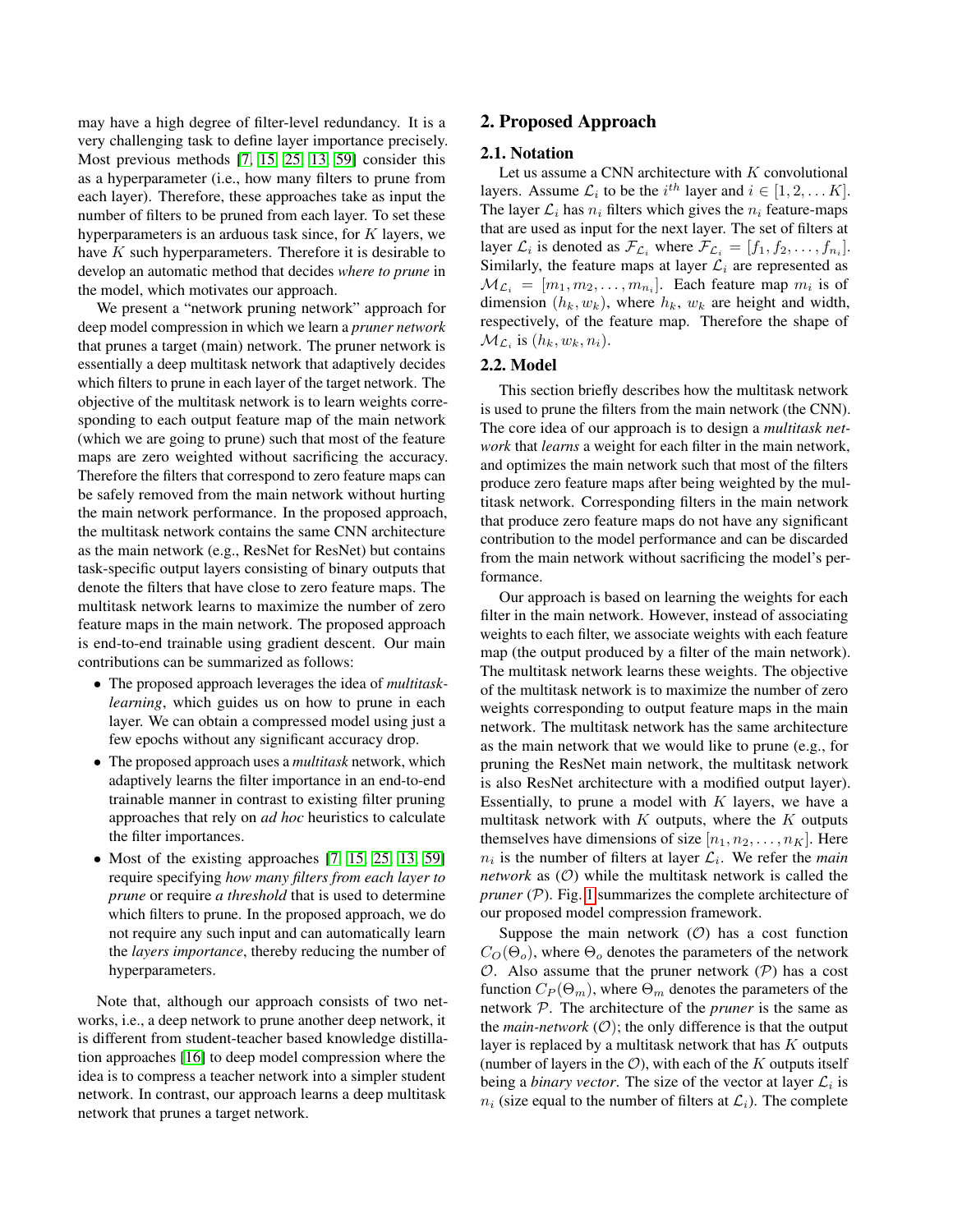

<span id="page-2-0"></span>Figure 1. The upper architecture is the main network that we wish to prune, and the lower model is the same as the original one, with the only difference being that the multitask architecture replaces the output layer. Each has a task to prune a layer in the main network.

model is shown in Fig. [1.](#page-2-0)

### 2.3. Main-Network  $(\mathcal{O})$

The *main network* corresponds to the original network that we would like to prune. The only difference from the original network is that feature maps  $\mathcal{M}_{\mathcal{L}_i}$  on each layer  $\mathcal{L}_i$  are replaced by *weighted* feature maps, and the weights are given by the *pruner network* (P) (explained in the next section). Let  $\mathbf{W}_{\mathcal{L}_i} = [w_1, w_2, \dots, w_{n_i}]$  be the weights of layer  $\mathcal{L}_i$  given by the  $\mathcal P$  network. Then  $\mathcal O$ 's  $\mathcal{L}_i^{th}$  layer feature maps are replaced as:

$$
\mathcal{M}_w = [w_1 m_1, w_2 m_2, \dots, w_{n_i} m_{n_i}] \tag{1}
$$

Here  $m_1, m_2, \ldots m_{n_i}$  are the feature maps at layer  $\mathcal{L}_i$  in original network. Now our objective is to optimize the network with the help of  $P$  such that most of the  $w_i$ 's are close to zero, without sacrificing the accuracy. The complete objective and joint loss are described in Section [2.5.](#page-3-0) The modified network can be easily optimized with the help of any gradient descent based optimizer.

Therefore, in the complete network, we represent each feature map as  $\tilde{m}_j = w_j m_j$ , here  $w_j \in [0, 1]$  i.e. each feature map  $m_j$  is weighted by a weight  $w_j$ . The *pruner network* learns these weights. In the main network,  $\forall w_j : w_j \rightarrow$ 0 does not have any significant contribution to the overall network performance, implying that  $m_i$  can be pruned from the model.

Therefore, by discarding all the filters  $f_i$  corresponding to the  $w_i \approx 0$  (feature-maps weights) from the network  $\mathcal{O}$ , do not significantly degrade the model's performance. Hence we can remove all such filters and corresponding feature maps from the model.

#### 2.4. Pruner Network (P)

The *pruner network* is the network that is responsible for the filter pruning in the main network. The *pruner network* maximizes the number of zero feature-maps in the main network. The corresponding filters that produce the zero feature-maps can be discarded from the main network. The *pruner network* give weights to each feature-maps in the main network and tries to optimize weights such that most of the  $w_i \rightarrow 0$ . Our *pruner network*  $\mathcal P$  is a multitask network, with the base network being the same as the *main-network*, and the fully connected output layer replaced by multitask output layers. The number of output in multitask output layers is same as the number of layers in the model  $\mathcal{O}$ , i.e., K. The dimension of each multitask output is  $n_i$  (number of filters on layer  $\mathcal{L}_i$ ). The *pruner* multitask network is shown in Fig. [2.](#page-3-1)

Let's assume that the *pruner network* has the cost function  $C_P(\Theta_m)$ , where  $\Theta_m$  denotes its parameters. We need to optimize the model such that each of the outputs in the multitask output layer is binary, i.e.,  $\forall w_i : w_i \in \{0, 1\}$ . To retain differentiability, we approximate the Bernoulli outputs using a scaled sigmoid on the output values. This scaled sigmoid gives a sharp change between 0 and 1. A moderatescale value of the sigmoid can approximate the Bernoulli distribution. The scale of the sigmoid is increased gradually since experimentally we found that, if initially, we set high scale value in the network then the network is unable to learn.

Let  $f(\Theta_m)$  be the output of the network  $P$ . i.e.:

<span id="page-2-1"></span>
$$
f(\Theta_m) = [\mathbf{W}_{\mathcal{L}_1}, \mathbf{W}_{\mathcal{L}_2}, \dots, \mathbf{W}_{\mathcal{L}_{\mathbf{K}}}] \quad \forall \mathbf{W}_{\mathcal{L}_i} \in [0, 1]^{n_i} \quad (2)
$$

Here  $\mathbf{W}_{\mathcal{L}_i}$  denotes the  $i^{th}$  output of the multitask network and is of size  $n_i$  (number of filters on layer  $\mathcal{L}_i$ ). In the next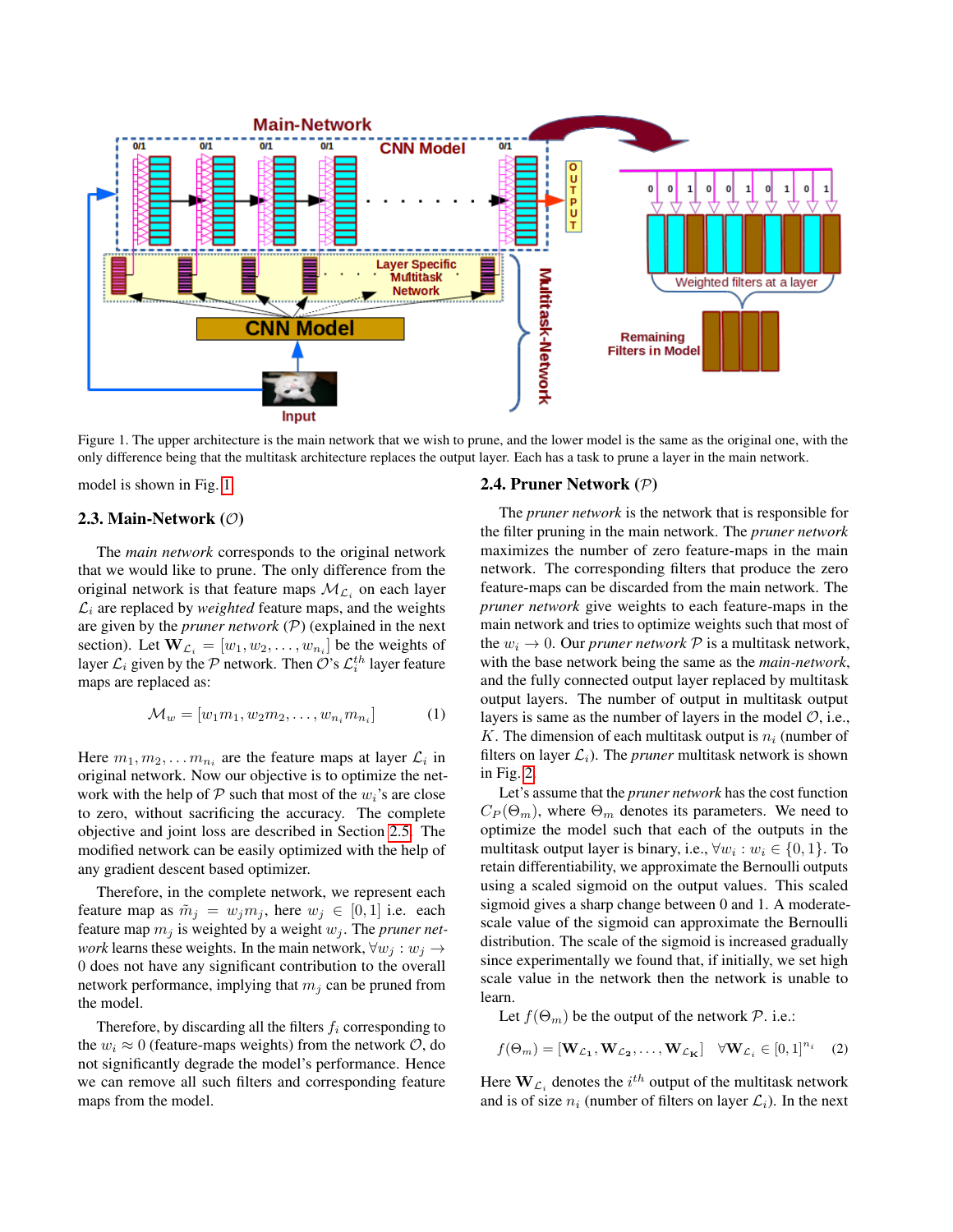### Algorithm 1 Multitask Network for Model Compression

- **Require:**  $C_{MP}(\Theta_o, \Theta_m)$ : The complete model
- **Require:**  $\alpha$  and  $\beta$ : learning rate and N: #epoch
- 1: Initialize  $\Theta_o$  and  $\Theta_m$  from pretrained model
- 2: while epoch≤ N do
- 3: if epoch $\%2 == 0$  then
- 4: Calculate  $\Theta'_m$  by Eq[:4](#page-3-2) i.e.  $\Theta'_m$   $\leftarrow$   $\Theta_m$   $\alpha$   $\bigtriangledown_{\Theta_m}$   $(C^t_{MP}(\Theta_o, \Theta_m)$  +  $\lambda ||f(\Theta_m)||_{l_1}$
- 5: else
- 6: Update  $[\Theta_o, \Theta_m]$  using latest value  $[\Theta_o, \Theta'_m]$  by Eq[:5](#page-3-3) i.e.  $[\Theta_o, \Theta_m] \leftarrow [\Theta_o, \Theta'_m] - \beta \nabla_{[\Theta_o, \Theta'_m]}$  $(C_{MP}^{t+1}(\Theta_o, \Theta_m' ) + \lambda ||f(\Theta_m')||_{l_1})$
- 7: end if
- 8: end while
- 9: Remove all the filters and corresponding feature maps having  $w \to 0$  from the main network (O)
- 10: Finetune the pruned model with the remaining filters

section, we briefly explain how we can achieve the objective of Eq. [2](#page-2-1) without affecting the model performance. Eq. [2](#page-2-1) gives the weights to each feature maps on every layer. The output that has the zero value gives the zero weight to the corresponding feature-map, and we can discard this featuremap and corresponding filter from the *main-network* without degrading the model performance. The objective of this network is to maximize the number of zeros in the multitask output space. The alternate optimization of the  $\mathcal O$  and  $\mathcal P$ ensure that the accuracy drop is minimal in the filter pruning process. In the first round, only  $P$  is optimized, while the parameters of  $\mathcal O$  are kept frozen. In the second round,  $P$  and  $O$  is optimized jointly. Optimizing  $P$  tries to minimize the number of filters/feature-maps in the main network while optimizing  $O$  recovers the accuracy. Notably, our proposed approach essentially transforms the model compression problem as an end-to-end optimization problem. This can be easily optimized using stochastic gradient descent (SGD). The proposed approach automatically select the filters from each layer based on the layer importance. This fact can be easily verified since in our final compressed model's different layers have different compression rates. In contrast, other existing approaches [\[15,](#page-8-7) [25,](#page-8-8) [13,](#page-8-10) [59\]](#page-9-11) need the number of filters to be pruned from each layer as the hyperparameters. The multitask pruner network is shown in Fig. [2.](#page-3-1)

Producing the Binary Weights: Generating the binary weights on the multitask output layer is a key point that controls the pruning rate. A high zero cardinality results in a high pruning at the cost of accuracy drop, while low zero cardinality produces a low pruning. We have to make a tradeoff between the number of zeros and the accuracy drop. To produce values close to 0/1, we adopted the scaled sigmoid



<span id="page-3-1"></span>Figure 2. Multitask pruner network: Multitask Network has the same base model as main network but the output later is replaced by layer specific multitask network.

on the multitask output space, along with  $l_1$  regularizer. The  $l_1$  regularizer produces the sparsity on the output space, and sparsity can be controlled by the regularization constant. Initially, we set the scale as 1, and after a few epochs, we changed it to 30; it helps to convert the sigmoid function to nearly a step function for 0/1. The main advantage of the scaled sigmoid is that it is differentiable. The more details for each architecture are given in the experiments section.

### <span id="page-3-0"></span>2.5. The Complete Model

This section explains how the complete objective is defined and the optimization is performed over the *main network* O and *pruner network* P. The section also explains how the *multitask network* learns to prune the *main-network*.

Let  $C_{MP}$  be the joint loss of the *main network* and the *pruner network*, and  $C_O(\Theta_o)$  and  $C_M(\Theta_m)$  be the cost functions defined for  $\mathcal O$  and  $\mathcal P$ , respectively. The joint objective can be defined as:

<span id="page-3-4"></span>
$$
\min_{\Theta_o} \min_{\Theta_m} C_{MP}(\Theta_o, \Theta_m) + \lambda ||f(\Theta_m)||_1 \tag{3}
$$

Here  $C_{MP}$  is the joint loss w.r.t parameters  $\Theta_o$  and  $\Theta_m$ .  $\lambda$  is the regularization constant and  $||f(\Theta_m)||_1$  is the  $\ell_1$  penalty on the output of the pruner network. The epoch  $t$  updates for the pruner network is given by

<span id="page-3-2"></span>
$$
\Theta'_{m} \leftarrow \Theta_{m} - \alpha \bigtriangledown_{\Theta_{m}} \left( C_{MP}^{t}(\Theta_{o}, \Theta_{m}) + \lambda ||f(\Theta_{m})||_{1} \right) \tag{4}
$$

In Eq. [4,](#page-3-2) the gradients are calculated only w.r.t. *pruner network* parameters  $\Theta_m$ . The optimal parameters for pruner network  $\Theta'_{m}$  are obtained in epoch t will be used as input in the next epoch  $(t + 1)$  to train the main-network. The optimization of the main network can be given as:

<span id="page-3-3"></span>
$$
[\Theta_o, \Theta_m] \leftarrow [\Theta_o, \Theta'_m] - \beta \nabla_{[\Theta_o, \Theta'_m]} (C_{MP}^{t+1}(\Theta_o, \Theta'_m) + \lambda ||f(\Theta'_m)||_{l_1})
$$
(5)

Here  $[\Theta_o, \Theta_m]$  denotes the joint parameters of both mod-els and Eq. [5](#page-3-3) uses the most recent values  $\Theta'_{m}$  of the optimal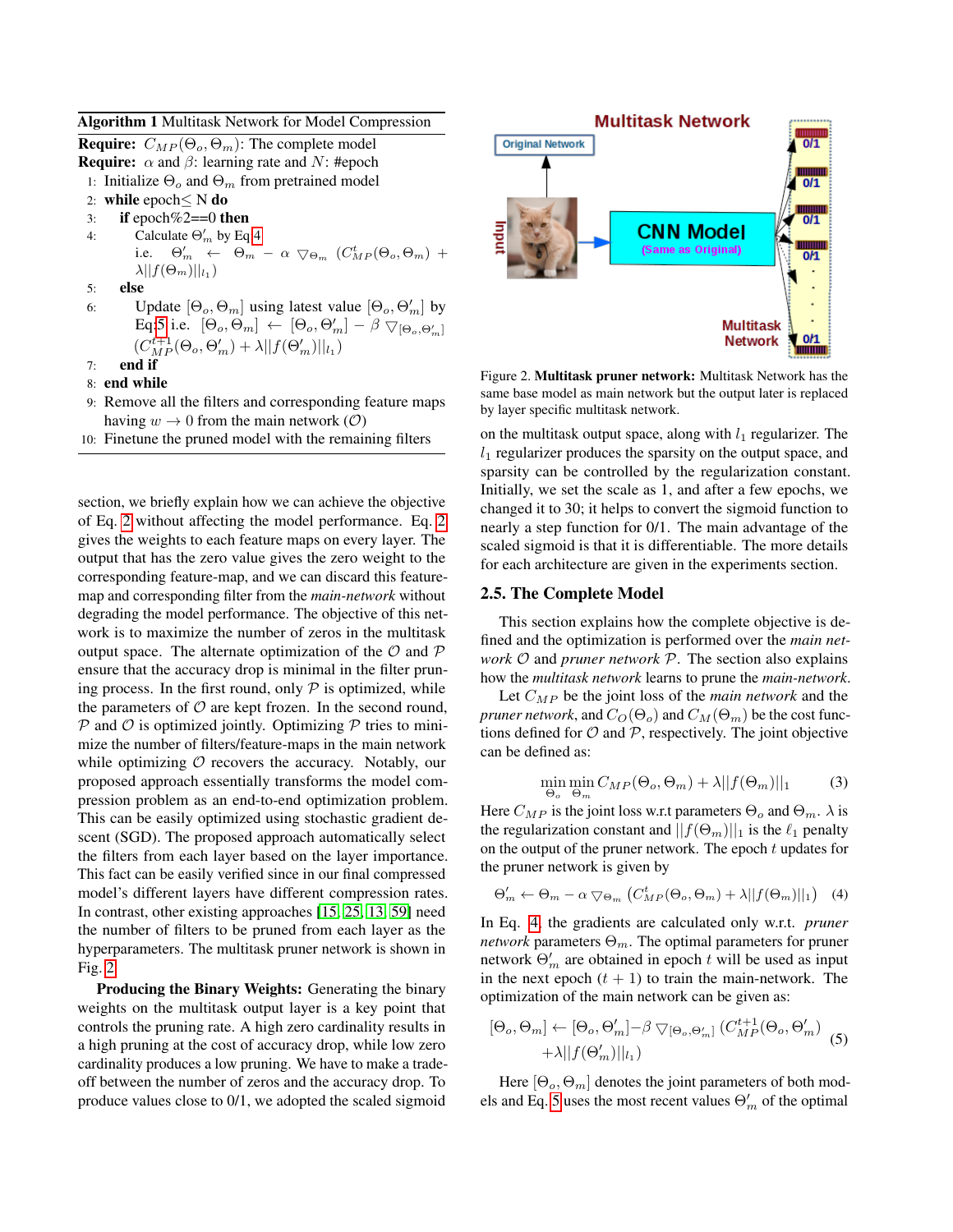parameters of the *pruner network*.  $\alpha$  and  $\beta$  are the learning rate for Eq. [4](#page-3-2) and [5,](#page-3-3) respectively. The optimization of Eq. [5](#page-3-3) is performed jointly w.r.t. parameters  $\Theta_o$  and  $\Theta_m$ . The optimization in Eq. [4](#page-3-2) maximizes the number of zeros in the output of the *pruner network* because of  $\ell_1$  penalty. At the same time, it also minimizes the loss; therefore, the model performance is maintained. Eq. [5](#page-3-3) optimizes the model w.r.t. all parameters. Therefore, the main network has the flexibility to transfer representational capacity of the less important filters to the remaining part of the model (so as to maintain the representational capacity).

It is interesting to note that the two-step update defined by Eq. [4](#page-3-2) and [5](#page-3-3) is akin to the updates of a model-agnostic meta-learning (MAML) framework [\[8\]](#page-8-16). The only difference is that, in MAML, the optimization of *meta-learner* and *main-learner* are done over the same set of parameters. In contrast, in our proposed model compression approach, the *pruner network* parameters are a subset of the main learner's parameters. Unlike the original MAML [\[8\]](#page-8-16) framework, there is also no "task distribution" over a dataset since here the model pruning is a single, stand-alone task that we wish to solve.

# 3. Related Work

Most of the recent work on model compression can be categorized into three broad categories: connection pruning, filter pruning, and quantization. The filter pruning approach has been more popular as compared to the other methods since it gives the maximum practical speedups and minimizes runtime memory, without requiring special hardware/software support. The other methods usually require special hardware/software support.

# 3.1. Connection Pruning

In deep CNNs, most of the weights are redundant in the model. The connection pruning is a simple method to introduce sparsity in CNN model parameters. It prunes the redundant connections from the model. One approach to compress the CNN architecture is to prune the unimportant/redundant parameters. However, it is challenging to define the importance of the parameters quantitatively. There are many approaches to rank the importance of the parameters. Optimal Brain Damage [\[24\]](#page-8-17) and Optimal Brain Surgeon [\[11\]](#page-8-18) used the second-order Taylor expansion to calculate the parameters importance. These approaches are based on the calculation of the second-order derivative and therefore are very costly. Blockdrop [\[57\]](#page-9-12) proposed the skip layer approach for network compression. Using the hashing function, the method proposed in [\[5\]](#page-8-19) randomly groups the connection weights into a single bucket and then finetunes the network to recover the performance. [\[10\]](#page-8-20) proposes an iterative approach where absolute values of weights below a certain threshold are set to zero, and the drop in accuracy is recovered by finetuning. The connection pruning approach is very successful when most of the parameters lie in the fully connected layer. However, these approaches result in unstructured sparsity in the model. Special hardware/software adds extra overhead. Another disadvantage of these approaches is that they are unable to save the runtime memory GPU memory.

#### 3.2. Filter Pruning

Unlike the connection pruning approach, the filter pruning approach [\[17,](#page-8-21) [46,](#page-9-13) [25,](#page-8-8) [59\]](#page-9-11) discards the whole filter from the model. As a result, the depth of feature maps is also reduced. The filter pruning approaches (which is the focus of our work too) do not need any special hardware or software for acceleration. Filter pruning approaches can be categorized into two categories. One class of methods find out the important filters in the model and discard the unimportant ones. After that, at each pruning step, re-training is needed to recover from the accuracy drop. [\[17\]](#page-8-21) evaluates the importance of filters on a subset of the training data based on the output feature maps. [\[1\]](#page-8-22) used a greedy approach for pruning. They evaluated the filter importance by checking the model accuracy after pruning the filters. [\[37\]](#page-8-23) and [\[25\]](#page-8-8) used a similar approach but a different metric for filter pruning. The filter pruning approach in [\[25\]](#page-8-8) is mostly based on the weight magnitude of the filters. [\[6,](#page-8-24) [61,](#page-9-14) [20\]](#page-8-25) used the low-rank approximation which relies on matrix factorization and can thus be costly in practice. [\[30\]](#page-8-26) performed channel-level pruning based on the scaling factor in the training process. The pruning is done layer by layer; hence, it is very slow. The group sparsity-based approaches have also become popular for filter pruning. [\[22,](#page-8-27) [56,](#page-9-15) [62,](#page-9-16) [2\]](#page-8-28) explored the filter pruning based on the group sparsity.

In the same vein as our work, recently [\[26,](#page-8-29) [14,](#page-8-30) [39\]](#page-8-31) proposed automatic filter pruning approaches. [\[26,](#page-8-29) [39\]](#page-8-31) proposed a reinforcement learning-based approach; it finds a dynamic routing path at run time to prune the model. In [\[14\]](#page-8-30) another reinforcement learning-based model has proposed that leverage on the actor-critic model for the network pruning. These approaches use a dynamic pruning policy, while in the proposed approach, we use a single policy. Also, the proposed model was not based on reinforcement learningbased algorithms. Another popular approach are the design the efficient CNN model that can train the network from the scratch [\[60,](#page-9-17) [60,](#page-9-17) [51,](#page-9-18) [51\]](#page-9-18). Our work focus on the filter pruning and the efficient CNN based approach are the out the scope of this work.

#### 3.3. Quantization

The method in [\[10\]](#page-8-20) compressed the CNN by combining pruning, quantization, and Huffman coding. In [\[34\]](#page-8-32), the proposed compression method was based on the floating point value quantization for model storage. These approaches assume that 32-bit float representation is redundant for the model parameters. Here we can use a lower bit configuration for model parameters without sacrificing the performance.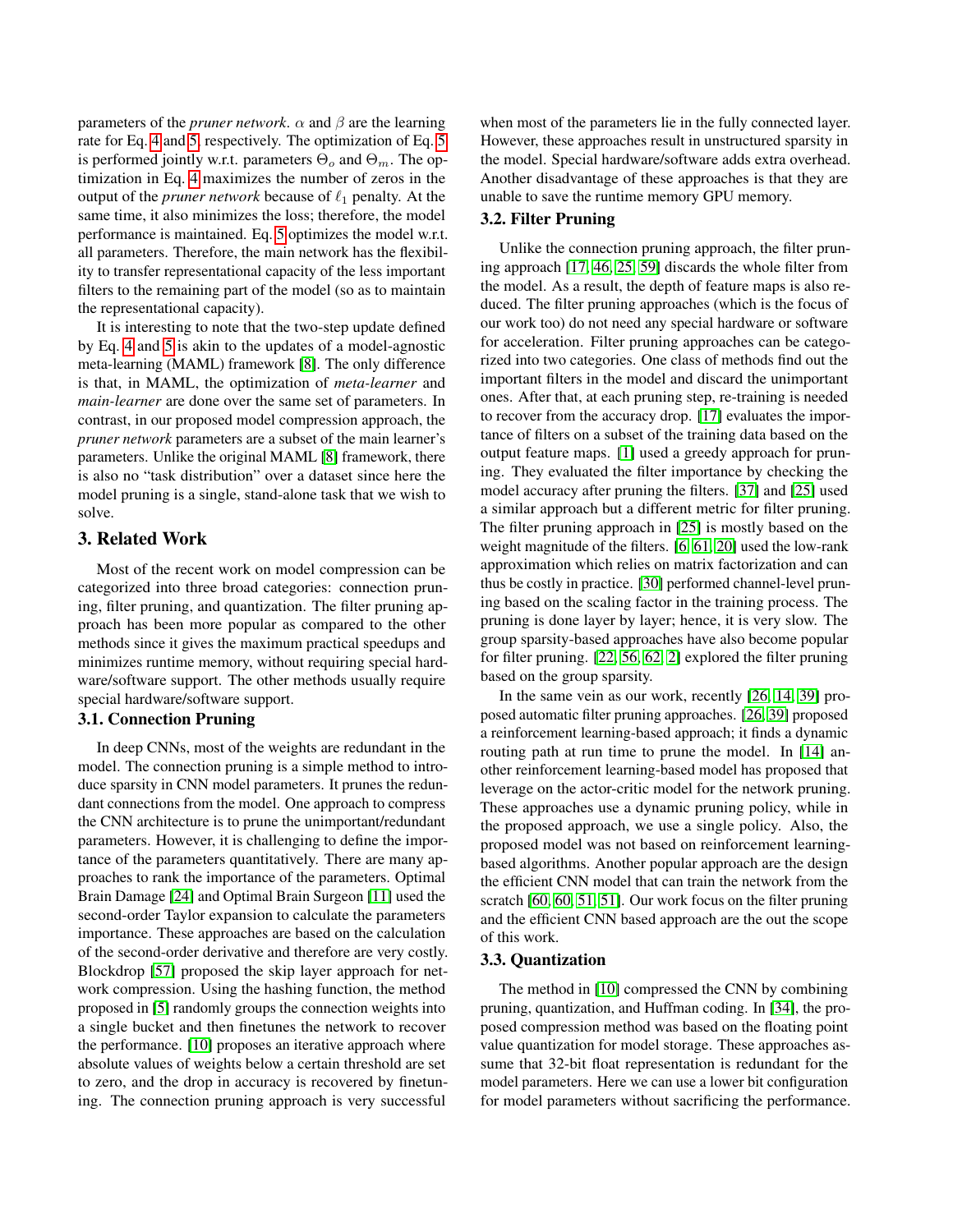The extreme case of this approach can be binary bit quantization. Binarization [\[40\]](#page-8-33) for model parameters can be used for the network compression where each floating point value is quantized to a binary value. Bayesian methods [\[31\]](#page-8-34) have also been used for the network quantization. Most quantization methods require special hardware support to get the advantage of the compression.

# 4. Experiments and Results

To show the effectiveness of our proposed approach, we perform extensive experiments on large as well as small-scale datasets. We perform experiments on ResNet-50 [\[12\]](#page-8-0) and VGG-16 [\[44\]](#page-9-0) architecture over the large-scale dataset ImageNet [\[43\]](#page-9-19). We also conduct experiments on ResNet-56 [\[12\]](#page-8-0) and VGGLike [\[44\]](#page-9-0) architecture over the small scale dataset CIFAR-10 [\[21\]](#page-8-35) . To show the generalization ability of our proposed approach, we also conduct an experiment over the large scale MS-COCO [\[28\]](#page-8-36) dataset using Faster-RCNN object detector. Our experimental results demonstrate that the proposed approach yields state-of-art model compression.

#### 4.1. Implementation Details

The proposed framework consists of two networks, *pruner network* P and *main network* O. The *pruner network* P gives the weights to the feature maps of *main-network* O. The objective of  $P$  is to maximize the number of zeros in the multitask output space, whereas  $O$  maintains the accuracy drop because of  $P$ . The task given to  $P$  is easier than the task given to the O. The *pruner network* can quickly maximize the number of zeros in the output space, but empirically, we find that this gives the sharp accuracy drop in the model. Since the quick optimization is irrecoverable for  $\mathcal{O}$ , we have to make a balance between the two networks such that the loss that occurs because of  $P$  can be recovered by  $O$ . To solve this problem, we use alternating optimization; we give an equal chance to  $\mathcal O$  to recover from the loss. Hence  $\mathcal P$  and O networks are optimized by one epoch iteratively.

Our model contains binary variables. To make it differentiable, we use the scaled sigmoid  $1/(1 + e^{-\alpha x})$  where  $\alpha$  is a hyperparameter; we increase  $\alpha$  after a few epochs once the weights produced by the output layer of  $P$  is uniformly distributed in [0,1]. The high  $\alpha$  value pulls the weights close to 0/1. This helps to get the approximate Bernoulli distribution in the *pruner network* output space.

# 4.2. Results

# 4.2.1 VGG-16 on CIFAR-10

CIFAR-10 is a widely used benchmark dataset, consisting of 50000 RGB images for training and 10000 images for testing. Each image is of size  $32 \times 32$ . For the data augmentation, we used a horizontal flip and random crop. The VGG-16 for CIFAR-10 contains the same architecture as [\[44\]](#page-9-0); the only difference is that a single 512-dimensional layer is used

| Method           | Error% | <b>FLOPs</b>       | Pruned Flop% |  |
|------------------|--------|--------------------|--------------|--|
| Li-pruned $[25]$ | 6.60   | $2.06 \times 10^8$ | 34.20        |  |
| SparseVD [36]    | 7.20   |                    | 55.95        |  |
| SBP [38]         | 7.50   |                    | 56.52        |  |
| SBPa [38]        | 9.00   |                    | 68.35        |  |
| $NN-1$ (Ours)    | 6.74   | $6.44\times10^7$   | 79.47        |  |
| $NN-2$ (Ours)    | 7.14   | $5.33\times10^7$   | 83.00        |  |
| $NN-3$ (Ours)    | 7.47   | $4.11\times10^7$   | 86.90        |  |

<span id="page-5-0"></span>Table 1. Pruning result on the VGG-16 over the CIFAR-10 dataset (the baseline accuracy is 93.49%).

in place of the fully connected layers. We follow the same settings as in [\[25\]](#page-8-8). For the base model, the network is trained for 120 epochs and has an error rate of 6.51%. The result of the proposed approach is shown in Table [1.](#page-5-0)

The rate of model compression depends on the regularization constant. Three different compressed models (*NN-1, NN-2*, and *NN-3*) can be obtained by just varying the regularization constant value that controls how many zeros we want in the multitask network. We use 0.001, 0.002 and 0.005 sparse regularization constant values in the *pruner network* to obtain *NN-1, NN-2* and *NN-3* compressed models, respectively. Training of the network  $P$  and  $O$  is done in an alternating fashion.  $P$  tries to minimize the number of filters/feature-maps in the main network, while  $O$  recovers the accuracy.

Table [1](#page-5-0) shows that the proposed approach has a high pruning rate while still maintaining accuracy. In Table [1,](#page-5-0) we can see that SBP [\[38\]](#page-8-38) has 7.5% error on the 56.52% pruning while SBPa shows the 68.35% pruning with the 9.0% error. Our proposed approach has only 7.47% error with a high pruning rate of 86.9%.

#### 4.2.2 ResNet-56 on CIFAR-10

Next, we experiment on ResNet-56 over the CIFAR-10 dataset. It contains three stages of convolutional layers. Each layer is connected by projection mapping and followed by the average pooling and one fully connected layer. We use the same architecture and settings as described in [\[25\]](#page-8-8). The same alternate optimization, as described in the previous section, is performed for maximizing the filter pruning or maximizing the zero weights produced by the *pruner network*. The network  $P$  is trained with the scaled sigmoid. Initially, we use scale  $\alpha = 1$ , and after 30 epoch, we change the scale to  $\alpha$ =30. This new scale forces the output space of the *pruner network* to be close to 0/1. Therefore we do not have any significant accuracy drop after discarding the filters corresponding to zero weights.

Table [2](#page-6-0) shows that the proposed approach achieves high compression rates while also giving the lowest error rate. In particular, SFP [\[13\]](#page-8-10) has error 6.65% with the 52.6% of FLOPs pruning while the proposed approach shows the significantly better pruning 61.51% with the 6.61% error rate.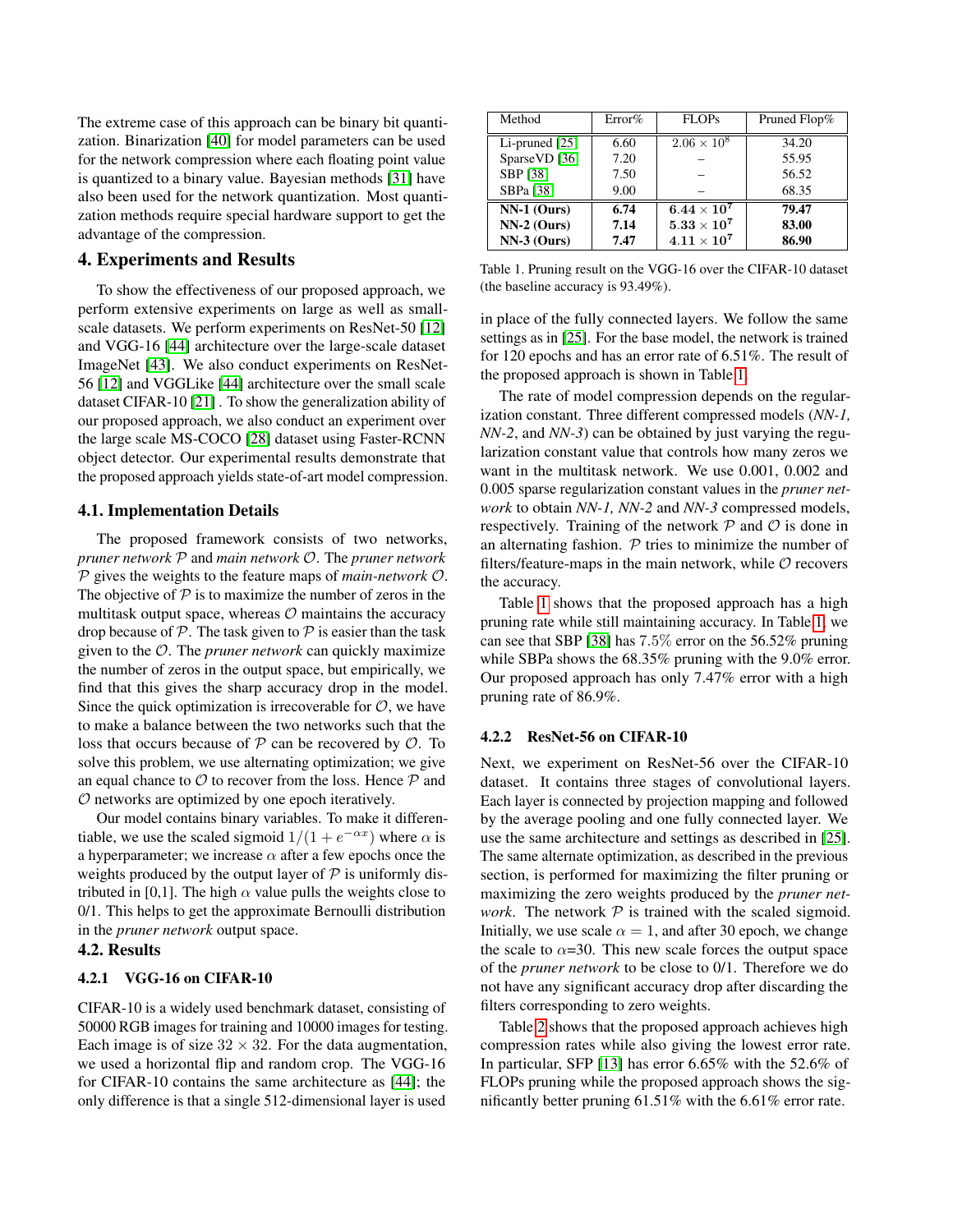| Method           | Error% | FLOPs                | Pruned Flop % |
|------------------|--------|----------------------|---------------|
| $Li-A$ [25]      | 6.90   | $1.12 \times 10^{8}$ | 10.40         |
| $Li-B$ [25]      | 6.94   | $9.04 \times 10^{7}$ | 27.60         |
| <b>NISP [59]</b> | 6.99   |                      | 43.61         |
| CP [15]          | 8.20   |                      | 50.00         |
| SFP [13]         | 6.65   |                      | 52.60         |
| AMC [14]         | 8.10   |                      | 50.00         |
| $NN-1$ (Ours)    | 6.61   | $4.85\times10^7$     | 61.51         |

<span id="page-6-0"></span>Table 2. Pruning result of ResNet-56 architecture over CIFAR-10 dataset (the baseline accuracy is 93.1%).

# 4.2.3 VGG-16 on ImageNet

We evaluate our approach over the large-scale ImageNet dataset [\[43\]](#page-9-19) using the VGG-16 architecture. The same ResNet-56 alternative optimization technique is used for pruning VGG-16 networks. We train  $P$  network with scaled sigmoid at the output layer. We use scale  $\alpha = 1$  for an initial 10 epochs, and then we set  $\alpha = 30$  for the rest of the training schedules. In Table[-3,](#page-6-1) we compare our result with various other pruning approaches. As shown in Table[-3,](#page-6-1) our approach gives 75% FLOPs pruning with 89.71% top-5 accuracy. On the other hand, CP-4x [\[15\]](#page-8-7) gives 75% FLOPs pruning with only 88.9% top-5 accuracy.

# 4.2.4 ResNet-50 on ImageNet

ResNet-50 [\[12\]](#page-8-0) is a deep CNN architecture that has 50 layers with the residual connection. We use the same setup as proposed by the [\[12\]](#page-8-0). The previous approaches, such as [\[59,](#page-9-11) [13,](#page-8-10) [7\]](#page-8-6), etc., are unable to prune the skip connection filters because of the matrix addition inconsistency. These approaches only prune the middle layer filters, resulting in limited compression. In our approach, we also prune the skip connections. To solve the addition inconsistency, we give the same weights to the output filters and the skip connection filters. Therefore it prunes the same number of the filters in the output layers and the previous skip connection layers. Hence, the proposed approach can also prune the skip connection layers. This may be very useful to prune complex networks, such as ResNet. Please refer to Figure [3](#page-6-2) for more details.

In ResNet-50 Pruning, the *pruner* is the multitask network with the 50 tasks, because of the 50 layers in the *main-*

| Method           | $Acc\%$ (Top-1) |       | $Acc\%$ (Top-5)   FLOPs Pruned $\%$ |
|------------------|-----------------|-------|-------------------------------------|
| <b>Baseline</b>  | 71.50           | 90.10 |                                     |
| RNP (3X)[26]     |                 | 87.57 | 66.67                               |
| ThiNet-Conv [32] | 69.74           | 89.41 | 69.04                               |
| RNP (4X)[39]     |                 | 86.67 | 75.00                               |
| $CP$ 4x[15]      |                 | 88.90 | 75.00                               |
| $NN-1$ (Ours)    | 70.31           | 89.71 | 75.00                               |

<span id="page-6-1"></span>Table 3. Pruning results for the VGG-16 over ImageNet. Our approach has minimum accuracy drop as compared to state-ofart pruning approach. We use the result reported in MatConvNet: [http://www.vlfeat.org/matconvnet/pretrained/.](http://www.vlfeat.org/matconvnet/pretrained/)

| Method           | $Error\% (Top-1)$ | $Error\% (Top-5)$ | Pruned Flop % |
|------------------|-------------------|-------------------|---------------|
| <b>Baseline</b>  | 24.7              | 7.8               |               |
| ThiNet-70 [32]   | 25.97             | 7.9               | 36.8          |
| CP [15]          |                   | 9.2               | $\sim$ 50     |
| <b>NISP [59]</b> | 28.0              |                   | 44.0          |
| SFP [13]         | 25.39             | 7.94              | 41.8          |
| SPP [55]         |                   | 9.6               | $\sim$ 50     |
| <b>WAE [4]</b>   |                   | 9.6               | 46.8          |
| $NN-1$ (Ours)    | 24.58             | 7.56              | 40.7          |
| $NN-2$ (Ours)    | 24.82             | 7.64              | 49.1          |

<span id="page-6-3"></span>Table 4. ResNet-50 Pruning results over the ImageNet dataset. The accuracy of ResNet-50 is tested using official 1-crop validation setting: center 224x224 crop from resized image with shorter side=256 (https://github.com/KaimingHe/deep-residual-networks).



<span id="page-6-2"></span>Figure 3. Unlike the previous approaches, our proposed method can also prune the skip connection filters. In the first two images, the skip connection size is fixed to 256-D, same as the original, while in the proposed approach, we also prune this to make it R-dimensional.

*network*. We optimize the model in an alternating fashion for  $P$  and  $O$ . In the first round, only  $P$  is optimized, while the parameters of  $O$  are kept frozen. In the second round,  $P$ and  $O$  is optimized jointly. The output dimension of each multitask output layer is equal to the number of filters in that layer. To get the output close to 0/1, scaled sigmoid is used. Initially, we set  $\alpha = 1$  for 10 epochs, and later we use  $\alpha = 50$  to get the Bernoulli weights (outputs of the multitask pruner network) on the feature maps.

Empirically, we found that our approach yields compressed ResNet-50 models (NN-1, NN-2) having significantly better accuracy as compared to other approaches [\[59,](#page-9-11) [15,](#page-8-7) [4\]](#page-8-39) because of skip connections pruning support. The proposed approach gives a significantly better pruning rate with the negligible accuracy drop. In Table [4,](#page-6-3) we show a detailed comparison with other baselines.

### 4.3. Generalization

To show the generalization ability of the compressed model produced by our proposed approach, we experiment on the object detection task. In this experiment, we select the popular Faster-RCNN [\[42\]](#page-9-21) architecture on the largescale MS-COCO [\[28\]](#page-8-36) dataset. Our experimental results demonstrate that the compressed model produced by our proposed approach has the same generalization ability as the original model.

# 4.3.1 Compression for Object Detection

MS-COCO [\[28\]](#page-8-36) is a large-scale dataset, which contains 80 object categories. The training set contains 80K images,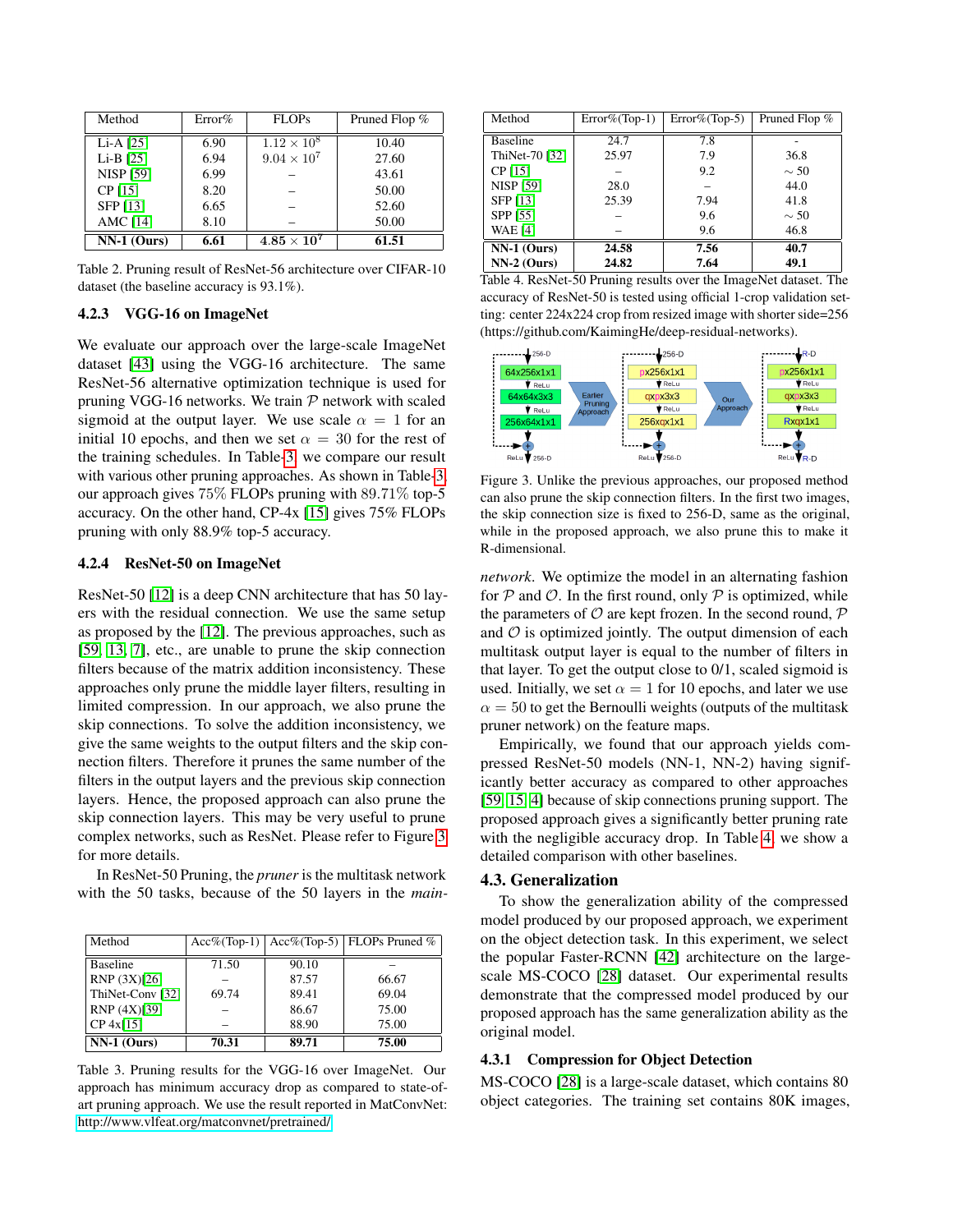| Model                  | data        | Avg. Precision, IoU: |        |      |
|------------------------|-------------|----------------------|--------|------|
|                        |             | 0.5:0.95             | v.z    | 0.75 |
| <b>F-RCNN</b> original | trainval35K | 30.3                 | ر. . ر |      |
| <b>F-RCNN</b> pruned   | trainval35K | 30.2                 |        |      |

<span id="page-7-0"></span>Table 5. Generalization results over MS-COCO [\[28\]](#page-8-36) dataset for Faster-RCNN object detector. In the original Faster-RCNN, we use ResNet-50 as the base architecture while in the Faster-RCNN pruned, pruned ResNet-50 model (NN-2) from Table [4](#page-6-3) is used. We use a publicly available implementation (https://github.com/jwyang/faster-rcnn.pytorch) for Faster R-CNN with ResNet-50 as the base network.



<span id="page-7-1"></span>Figure 4. Practical speedup for the compressed model (NN-3) produced by the proposed approach (table[-1\)](#page-5-0) w.r.t. batch size on VGG-16 architecture over CIFAR-10 dataset.

and the validation set contains 35K images in total; both are combined as used as the training set called trainval35K [\[27\]](#page-8-11). The object detection results are reported over the 5K unused validation images (minival). The Faster-RCNN [\[42\]](#page-9-21) is a highly popular object detection algorithm that takes the standard CNN as the base architecture for the feature extraction. For our experiments, we train the Faster-RCNN architecture with the ResNet-50 (uncompressed) [\[12\]](#page-8-0) as the base network and the results are reported in Table [5.](#page-7-0) To show the generalization ability, we replace the base network ResNet-50 with the pruned ResNet-50 (NN-2) reported in Table [4.](#page-6-3) Repeating the same procedure of the Faster-RCNN with the pruned base model, we achieve similar results, as shown in Table [5.](#page-7-0) Therefore our compressed model not only has high FLOPs saving but also better generalization ability and can be used to higher-level computer vision tasks. In the Faster-RCNN implementation, we use ROI Align and stride 1 for the last block of the convolutional layer (layer 4) in the base ResNet-50 model.

# 4.4. Practical Speedup

In Fig[-4,](#page-7-1) we demonstrate the practical speedup for VGG-16 compressed model (NN-3) given in the Table [1.](#page-5-0) As the Table shows, NN-3 compressed model has  $7.63\times$  theoretical FLOPs compression. We achieve  $4.84\times$ ,  $6.86\times$  practical speedup corresponding to GPU and CPU with 512 batch size. Therefore, practical CPU speedup is close to the theoretical speedup, while the GPU's practical speedup is below the theoretical speedup. This is because of the availability of thousands of cores for computation in GPU. Here one can observe that, with the increase in batch size, the parallelization ability of the model also increases; therefore, the practical speedup is close to the theoretical FLOPs compression as

shown in Fig[-4.](#page-7-1)

### 4.5. Ablation for Regularization Parameter

In Table-[\[1,](#page-5-0) [4\]](#page-6-3) we conduct an ablation study over the  $\lambda$ parameter mentioned in Eq. [3.](#page-3-4) The  $\lambda$  parameter is used to control the pruning rate in the model. If we increase the  $\lambda$  value, it forces a high  $l_1$  penalty to the multitask output vector and produces more zeros, while for lower values of  $\lambda$ , we get fewer zeros. These zero weight filters can be discarded from the model. In Table 1, NN1, NN2 and NN3 are compressed models for  $\lambda = 0.001, 0.002$  and 0.005, respectively, and we achieve pruning rate 79.47%, 83.00% and 86.90% respectively. Similarly, in table-4, NN1 and NN2 are compressed models for  $\lambda = 0.001$  and 0.002, respectively. The detail compression rate and corresponding accuracy can be seen in table [\[1,](#page-5-0) [4\]](#page-6-3). If we use too high pruning rate, it can dominate the model by discarding a large number of filters, and the model is unable to recover the performance.

# 5. Conclusion

We presented a filter pruning approach based on a multitask pruner network. The multitask network learns *where to prune* in the main network. Alternating optimization used in the proposed approach helps to achieve high FLOPs pruning rate. The multitask network tries to maximize the pruning while the main network tries to maintain accuracy during pruning. The multitask network gives approximate Bernoulli weights to each feature map in the main-network and tries to maximize the number of such zero weights. Feature maps corresponding to the zero weights produce zero-valued feature maps in the output layer; therefore, these feature maps have no contribution in the overall model. We can safely remove these feature maps with corresponding filters from the main network without degrading the model performance. One of the appealing aspects of the proposed approach is that it can automatically decide the layer importance (where to prune). The proposed approach is end-to-end without any heuristics, such as an ad-hoc specification of thresholds for filter removal. The proposed approach yields state-of-art FLOPS pruning results with minimal accuracy drop and also shows a good generalization ability for the object detection task.

Acknowledgment: PS is supported by the Research-I Foundation at IIT Kanpur. VKV acknowledges support from Visvesvaraya PhD Fellowship and PR acknowledges support from Visvesvaraya Young Faculty Fellowship.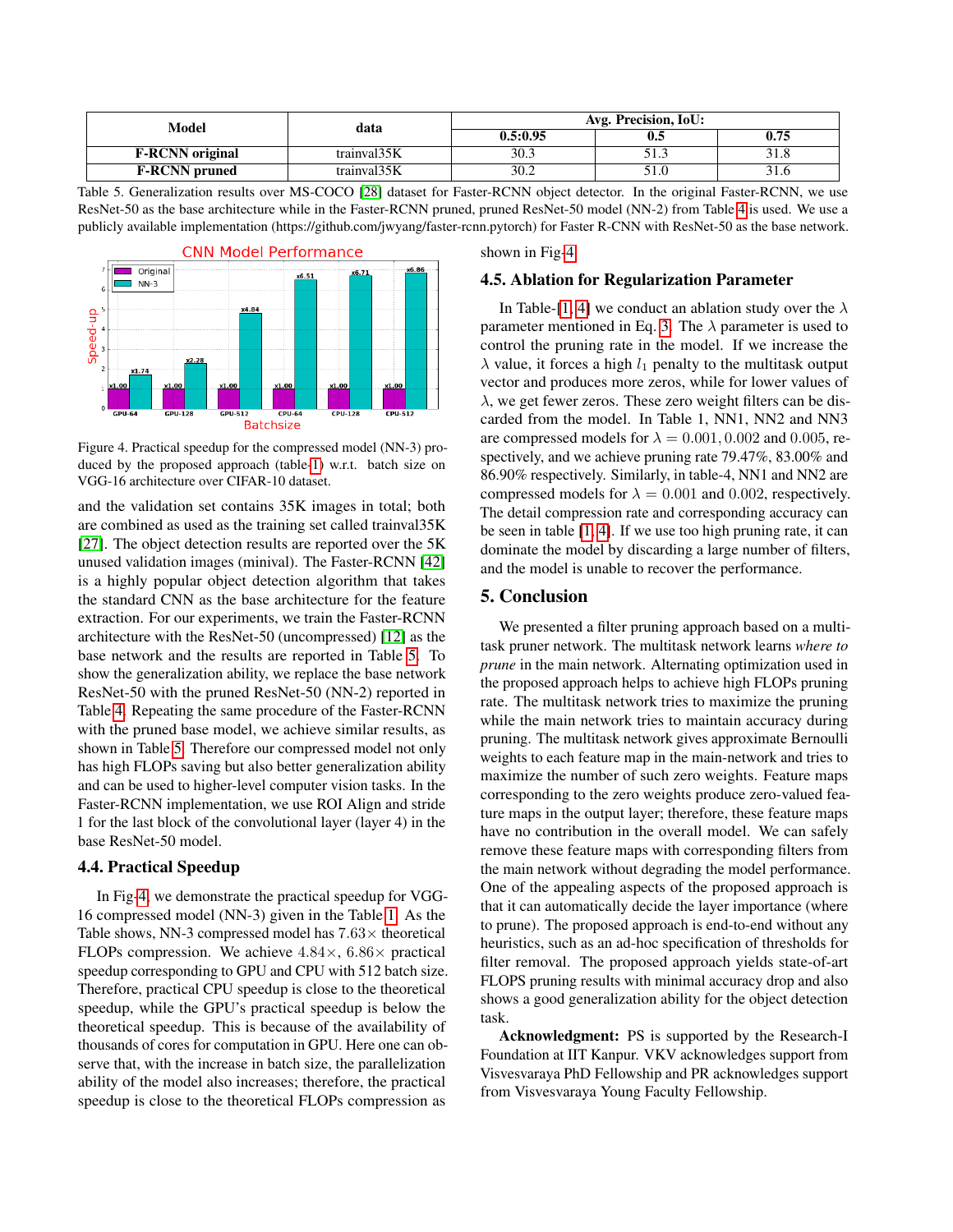# References

- <span id="page-8-22"></span>[1] R. Abbasi-Asl and B. Yu. Structural compression of convolutional neural networks based on greedy filter pruning. *arXiv preprint arXiv:1705.07356*, 2017.
- <span id="page-8-28"></span>[2] J. M. Alvarez and M. Salzmann. Learning the number of neurons in deep networks. In *NIPS*, pages 2270–2278, 2016.
- <span id="page-8-4"></span>[3] S. Antol, A. Agrawal, J. Lu, M. Mitchell, D. Batra, C. Lawrence Zitnick, and D. Parikh. Vqa: Visual question answering. In *Proceedings of the IEEE international conference on computer vision*, pages 2425–2433, 2015.
- <span id="page-8-39"></span>[4] T. Chen, L. Lin, W. Zuo, X. Luo, and L. Zhang. Learning a wavelet-like auto-encoder to accelerate deep neural networks. *AAAI*, 2018.
- <span id="page-8-19"></span>[5] W. Chen, J. Wilson, S. Tyree, K. Weinberger, and Y. Chen. Compressing neural networks with the hashing trick. In *ICML*, pages 2285–2294, 2015.
- <span id="page-8-24"></span>[6] E. L. Denton, W. Zaremba, J. Bruna, Y. LeCun, and R. Fergus. Exploiting linear structure within convolutional networks for efficient evaluation. In *NIPS*, 2014.
- <span id="page-8-6"></span>[7] X. Ding, G. Ding, J. Han, and S. Tang. Auto-balanced filter pruning for efficient convolutional neural networks. *AAAI*, 2018.
- <span id="page-8-16"></span>[8] C. Finn, P. Abbeel, and S. Levine. Model-agnostic metalearning for fast adaptation of deep networks. In *Proceedings of the 34th International Conference on Machine Learning-Volume 70*, pages 1126–1135. JMLR. org, 2017.
- <span id="page-8-1"></span>[9] C. Finn, K. Xu, and S. Levine. Probabilistic model-agnostic meta-learning. *arXiv preprint arXiv:1806.02817*, 2018.
- <span id="page-8-20"></span>[10] S. Han, H. Mao, and W. J. Dally. Deep compression: Compressing deep neural networks with pruning, trained quantization and huffman coding. *ICLR*, 2016.
- <span id="page-8-18"></span>[11] B. Hassibi and D. G. Stork. Second order derivatives for network pruning: Optimal brain surgeon. In *NIPS*, 1993.
- <span id="page-8-0"></span>[12] K. He, X. Zhang, S. Ren, and J. Sun. Deep residual learning for image recognition. In *CVPR*, pages 770–778, 2016.
- <span id="page-8-10"></span>[13] Y. He, G. Kang, X. Dong, Y. Fu, and Y. Yang. Soft filter pruning for accelerating deep convolutional neural networks. *IJCAI*, 2018.
- <span id="page-8-30"></span>[14] Y. He, J. Lin, Z. Liu, H. Wang, L.-J. Li, and S. Han. Amc: Automl for model compression and acceleration on mobile devices. In *The European Conference on Computer Vision (ECCV)*, September 2018.
- <span id="page-8-7"></span>[15] Y. He, X. Zhang, and J. Sun. Channel pruning for accelerating very deep neural networks. In *ICCV*, page 6, 2017.
- <span id="page-8-15"></span>[16] G. Hinton, O. Vinyals, and J. Dean. Distilling the knowledge in a neural network. *arXiv preprint arXiv:1503.02531*, 2015.
- <span id="page-8-21"></span>[17] H. Hu, R. Peng, Y.-W. Tai, and C.-K. Tang. Network trimming: A data-driven neuron pruning approach towards efficient deep architectures. *arXiv preprint arXiv:1607.03250*, 2016.
- <span id="page-8-2"></span>[18] G. Huang, Z. Liu, L. Van Der Maaten, and K. Q. Weinberger. Densely connected convolutional networks. 2016.
- <span id="page-8-13"></span>[19] L. N. Huynh, Y. Lee, and R. K. Balan. D-pruner: Filter-based pruning method for deep convolutional neural network.
- <span id="page-8-25"></span>[20] M. Jaderberg, A. Vedaldi, and A. Zisserman. Speeding up convolutional neural networks with low rank expansions. *arXiv preprint arXiv:1405.3866*, 2014.
- <span id="page-8-35"></span>[21] A. Krizhevsky and G. Hinton. Learning multiple layers of features from tiny images. 2009.
- <span id="page-8-27"></span>[22] V. Lebedev and V. Lempitsky. Fast convnets using group-wise brain damage. In *CVPR*, pages 2554–2564, 2016.
- <span id="page-8-14"></span>[23] G. Leclerc, M. Vartak, R. C. Fernandez, T. Kraska, and S. Madden. Smallify: Learning network size while training. *arXiv preprint arXiv:1806.03723*, 2018.
- <span id="page-8-17"></span>[24] Y. LeCun, J. S. Denker, and S. A. Solla. Optimal brain damage. In *NIPS*, pages 598–605, 1990.
- <span id="page-8-8"></span>[25] H. Li, A. Kadav, I. Durdanovic, H. Samet, and H. P. Graf. Pruning filters for efficient convnets. *ICLR*, 2017.
- <span id="page-8-29"></span>[26] J. Lin, Y. Rao, J. Lu, and J. Zhou. Runtime neural pruning. In *Advances in Neural Information Processing Systems*, pages 2181–2191, 2017.
- <span id="page-8-11"></span>[27] T.-Y. Lin, P. Dollár, R. B. Girshick, K. He, B. Hariharan, and S. J. Belongie. Feature pyramid networks for object detection. In *CVPR*, page 4, 2017.
- <span id="page-8-36"></span>[28] T.-Y. Lin, M. Maire, S. Belongie, J. Hays, P. Perona, D. Ramanan, P. Dollár, and C. L. Zitnick. Microsoft coco: Common objects in context. In *ECCV*, pages 740–755. Springer, 2014.
- <span id="page-8-5"></span>[29] L. Liu, F. Shen, Y. Shen, X. Liu, and L. Shao. Deep sketch hashing: Fast free-hand sketch-based image retrieval. In *Proc. CVPR*, pages 2862–2871, 2017.
- <span id="page-8-26"></span>[30] Z. Liu, J. Li, Z. Shen, G. Huang, S. Yan, and C. Zhang. Learning efficient convolutional networks through network slimming. In *ICCV*, pages 2755–2763. IEEE, 2017.
- <span id="page-8-34"></span>[31] C. Louizos, K. Ullrich, and M. Welling. Bayesian compression for deep learning. In *NIPS*, pages 3288–3298, 2017.
- <span id="page-8-12"></span>[32] J.-H. Luo, H. Zhang, H.-Y. Zhou, C.-W. Xie, J. Wu, and W. Lin. Thinet: pruning cnn filters for a thinner net. *IEEE transactions on pattern analysis and machine intelligence*, 2018.
- <span id="page-8-9"></span>[33] P. Mazumder, P. Singh, and V. Namboodiri. Cpwc: Contextual point wise convolution for object recognition. *arXiv preprint arXiv:1910.09643*, 2019.
- <span id="page-8-32"></span>[34] H. Miao, A. Li, L. S. Davis, and A. Deshpande. Towards unified data and lifecycle management for deep learning. In *ICDE*, pages 571–582. IEEE, 2017.
- <span id="page-8-3"></span>[35] T. Mikolov, K. Chen, G. Corrado, and J. Dean. Efficient estimation of word representations in vector space. *arXiv preprint arXiv:1301.3781*, 2013.
- <span id="page-8-37"></span>[36] D. Molchanov, A. Ashukha, and D. Vetrov. Variational dropout sparsifies deep neural networks. In *ICML*, pages 2498–2507, 2017.
- <span id="page-8-23"></span>[37] P. Molchanov, S. Tyree, T. Karras, T. Aila, and J. Kautz. Pruning convolutional neural networks for resource efficient inference. *ICLR*, 2017.
- <span id="page-8-38"></span>[38] K. Neklyudov, D. Molchanov, A. Ashukha, and D. P. Vetrov. Structured bayesian pruning via log-normal multiplicative noise. In *NIPS*, pages 6775–6784, 2017.
- <span id="page-8-31"></span>[39] Y. Rao, J. Lu, J. Lin, and J. Zhou. Runtime network routing for efficient image classification. *IEEE transactions on pattern analysis and machine intelligence*, 2018.
- <span id="page-8-33"></span>[40] M. Rastegari, V. Ordonez, J. Redmon, and A. Farhadi. Xnornet: Imagenet classification using binary convolutional neural networks. In *ECCV*, pages 525–542. Springer, 2016.